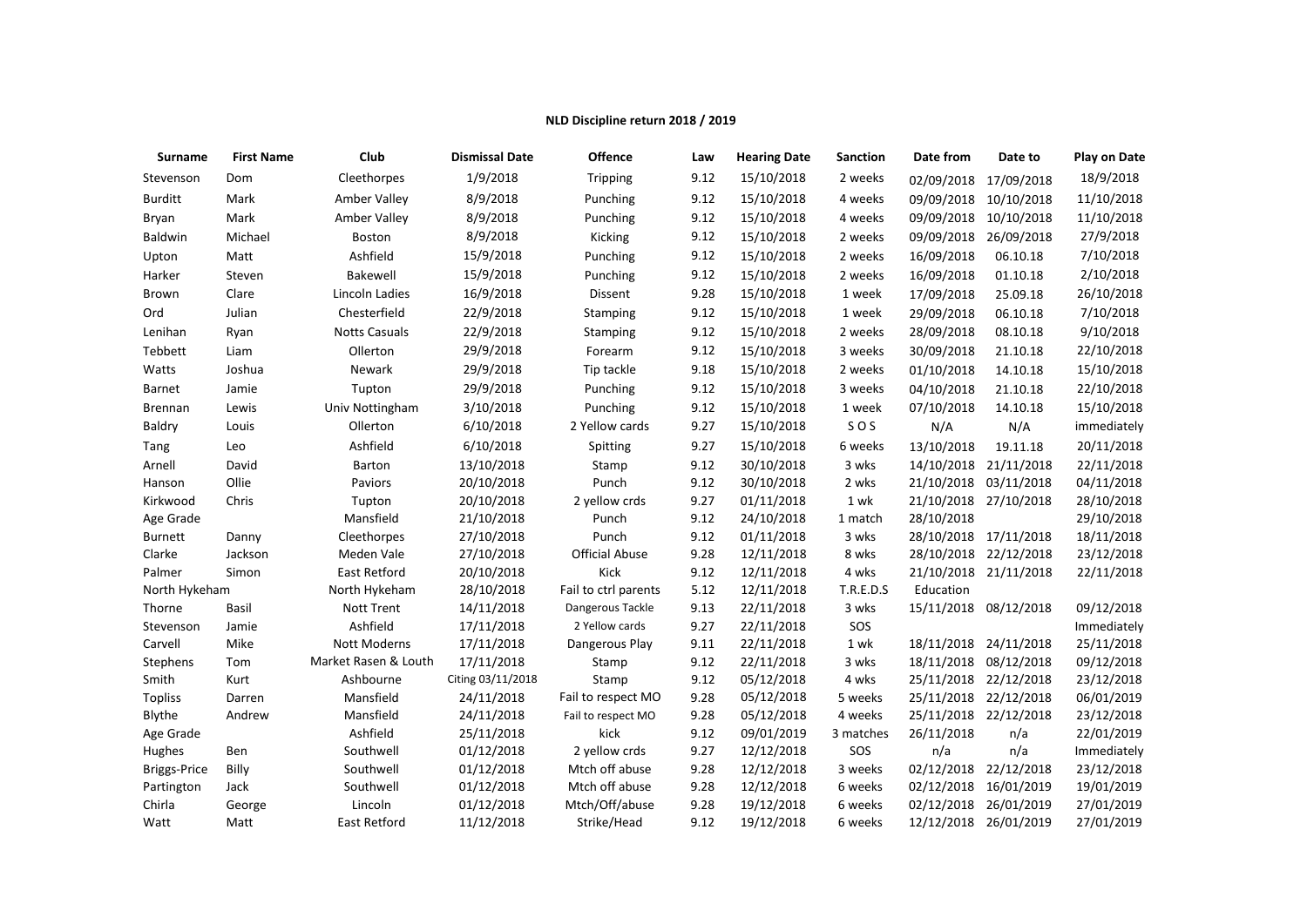| Kazlauskas    | Andrius  | Mellish                    | 15/12/2018        | Punch                   | 9.12 | 11/01/2019 | 2 weeks   | 16/12/2018 | 05/01/2019 | 06/01/2019  |
|---------------|----------|----------------------------|-------------------|-------------------------|------|------------|-----------|------------|------------|-------------|
| Kerr          | Baden    | Grimsby                    | 15/12/2018        | Punch                   | 9.12 | 11/01/2019 | 3 weeks   | 16/12/2018 | 19/01/2019 | 20/01/2019  |
| Age Grade     |          | Kesteven                   | 16/12/2018        | kick                    | 9.12 | 08/01/2019 | 3 matches | 17/12/2019 | n/a        | 23/01/2019  |
| Taylor        | Tim      | Matlock                    | 05/01/2019        | Kick                    | 9.12 | 11/01/2019 | 2 weeks   | 06/01/2019 | 19/01/2019 | 20/01/2019  |
| Payne         | Gavin    | Ashfield                   | 05/01/2019        | Threat/words/actions    | 9.28 | 31/01/2019 | 14 weeks  | 05/01/2019 | 13/04/2019 | 14/04/2019  |
| Payne         | Josh     | Ashfield                   | 05/01/2019        | physical abuse mtch off | 9.28 | 31/01/2019 | 12 weeks  | 05/01/2019 | 30/03/2019 | 31/03/2019  |
| Lowery        | Steven   | Ashfield                   | 05/01/2019        | Threat/words/actions    | 9.28 | 31/01/2019 | 14 weeks  | 13/01/2019 | 20/04/2019 | 21/04/2019  |
| Kinta         | Andy     | Mansfield                  | 12/01/2019        | Punch                   | 9.12 | 18/01/2019 | 1 week    | 13/01/2019 | 19/01/2019 | 20/01/2019  |
| <b>Bailey</b> | Jack     | Buxton                     | 12/01/2019        | punch                   | 9.12 | 18/01/2019 | 3 weeks   | 13/01/2019 | 02/02/2019 | 03/02/2019  |
| Lowery        | Jamie    | Buxton                     | 12/01/2019        | Strike/hand             | 9.12 | 18/01/2019 | 3 weeks   | 13/01/2019 | 02/02/2019 | 03/02/2019  |
| Turner        | Luke     | Spalding                   | 12/01/2019        | punch                   | 9.12 | 18/01/2019 | 3 weeks   | 13/01/2019 | 02/02/2019 | 03/02/2019  |
| Kazlauskas    | Andrius  | Mellish                    | Citing 15/12/2019 | Punch                   | 9.12 | 31/01/2019 | 5 weeks   | 26/01/2019 | 02/03/2019 | 03/03/2019  |
| Age Grade     |          | Newark                     | 20/01/2019        | punch                   | 9.12 | 30/01/2019 | 1 match   | 21/01/2019 | n/a        | 31/01/2019  |
| Age Grade     |          | Newark                     | 20/01/2019        | punch                   | 9.12 | 30/01/2019 | 2 matches | 21/01/2019 | n/a        | 04/02/2019  |
| Age Grade     |          | Melbourne                  | 26/01/2019        | 2 yellow cards          | 9.27 | n/a        | SOS       | n/a        | n/a        | immediately |
| Trembling     | Ben      | Derby                      | 26/01/2019        | Punch                   | 9.12 | 07/02/2019 | 3 weeks   | 26/01/2019 | 16/02/2019 | 17/02/2019  |
| Dearden       | Lee      | Lincoln                    | 09/02/2019        | 2 yellow cards          | 9.27 | n/a        | SOS       | n/a        | n/a        | immediately |
| Bell          | Chris    | Market Rasen & Louth       | 16/01/2019        | dangerous tackle        | 9.13 | 14/02/2019 | 3 weeks   | 16/01/2019 | 06/02/2019 | 07/02/2019  |
| Nicholls      | Ed       | Market Rasen & Louth       | 26/01/2019        | verbal abuse match off  | 9.28 | 14/02/2019 | 8 weeks   | 26/01/2019 | 23/03/2019 | 24/03/2019  |
| Piccaver      | Ashley   | Spalding                   | 09/02/2019        | Kicking                 | 9.12 | 14/02/2019 | 6 weeks   | 09/02/2019 | 23/03/2019 | 24/03/2019  |
| Templar       | Jordan   | Spalding                   | 09/02/2019        | 2 yellow cards          | 9.27 | 14/02/2019 | SOS       | n/a        | n/a        | immediately |
| Berry         | Issac    | Ollerton                   | 09/02/2019        | 2 yellow cards          | 9.27 | 14/02/2019 | SOS       | n/a        | n/a        | immediately |
| Wright        | James    | <b>East Retford</b>        | 16/02/2019        | Punching                | 9.12 | 21/02/2019 | 3 weeks   | 16/02/2019 | 09/03/2019 | 10/03/2019  |
| Barratt       | John     | Spalding                   | 16/02/2019        | Dangerous Play          | 9.12 | 21/02/2019 | 1 week    | 16/02/2019 | 23/03/2019 | 24/03/2019  |
| Ennals        | Ben      | <b>Newark</b>              | 16/02/2019        | 2 yellow cards          | 9.27 | 21/02/2019 | 1 week    | 16/02/2019 | 23/03/2019 | 24/03/2019  |
| Templar       | Jordan   |                            |                   |                         |      |            |           |            |            |             |
| Molyneux      |          | Spalding                   | 02/03/2019        | Punching                | 9.12 | 13/03/2019 | 4 weeks   | 02/03/2019 | 30/03/2019 | 31/03/2019  |
|               | Matt     | Paviors                    | citing 02/03/2019 | Strike with Head        | 9.12 | 09/04/2019 | 11 weeks  | 02/03/2019 | tbc        | tbc         |
| Age Grade     |          | Mansfield                  | 17/03/2019        | <b>Tripping</b>         | 9.12 | 21/03/2019 | 1 match   | 17/03/2019 | 30/032019  | 31/03/2019  |
| Age Grade     |          | Mansfield                  | 17/03/2019        | Abuse match official    | 9.28 | 21/03/2019 | 2 matches | 17/03/2019 | 13/04/2019 | 14/04/2019  |
| Wood          | Oliver   | Scunthorpe                 | 30/03/2019        | <b>Tip Tackle</b>       | 9.18 | 09/04/2019 | 3 weeks   | 30/03/2019 | 20/04/2019 | 21/04/2019  |
| Jackson       | Phil     | <b>Notts Moderns</b>       | 30/03/2019        | Kicking                 | 9.12 | 09/04/2019 | 2 weeks   | 30/03/2019 | 13/04/2019 | 14/04/2019  |
| Ashford       | Phil     | <b>Notts Casuals</b>       | 30/03/2019        | <b>Tip Tackle</b>       | 9.18 | 09/04/2019 | 3 weeks   | 30/03/2019 | tbc        | tbc         |
| Edge          | Shane    | <b>Cresswell Crusaders</b> | 30/03/2019        | <b>Dissent</b>          | 9.28 |            |           |            |            |             |
| Age Grade     |          | Lincoln                    | 31/03/2019        | Striking fist and boot  | 9.12 | 10/04/2019 | 2 matches | 31/03/2019 | 28/04/2019 | 29/04/2019  |
| Dearnaley     | Tom      | Glossop                    | 06/04/2019        | physical abuseof player | 9.11 |            |           |            |            |             |
| Ashworth      | Mitchell | Lincoln                    | 13/04/2019        | Punching                | 9.12 |            |           |            |            |             |
| Chapman       | Nyle     | <b>Skegness</b>            | 13/04/2019        | Strike to the Head      | 9.12 |            |           |            |            |             |
| Age Grade     |          | Kesteven                   | 14/04/2019        | Punch to head           | 9.12 | 25/04/2019 | 1 match   | 15/04/2019 | 28/04/2019 | 29/04/2019  |
| Age Grade     |          | Derby                      | 28/04/2019        | Strike with head        | 9.12 |            |           |            |            |             |